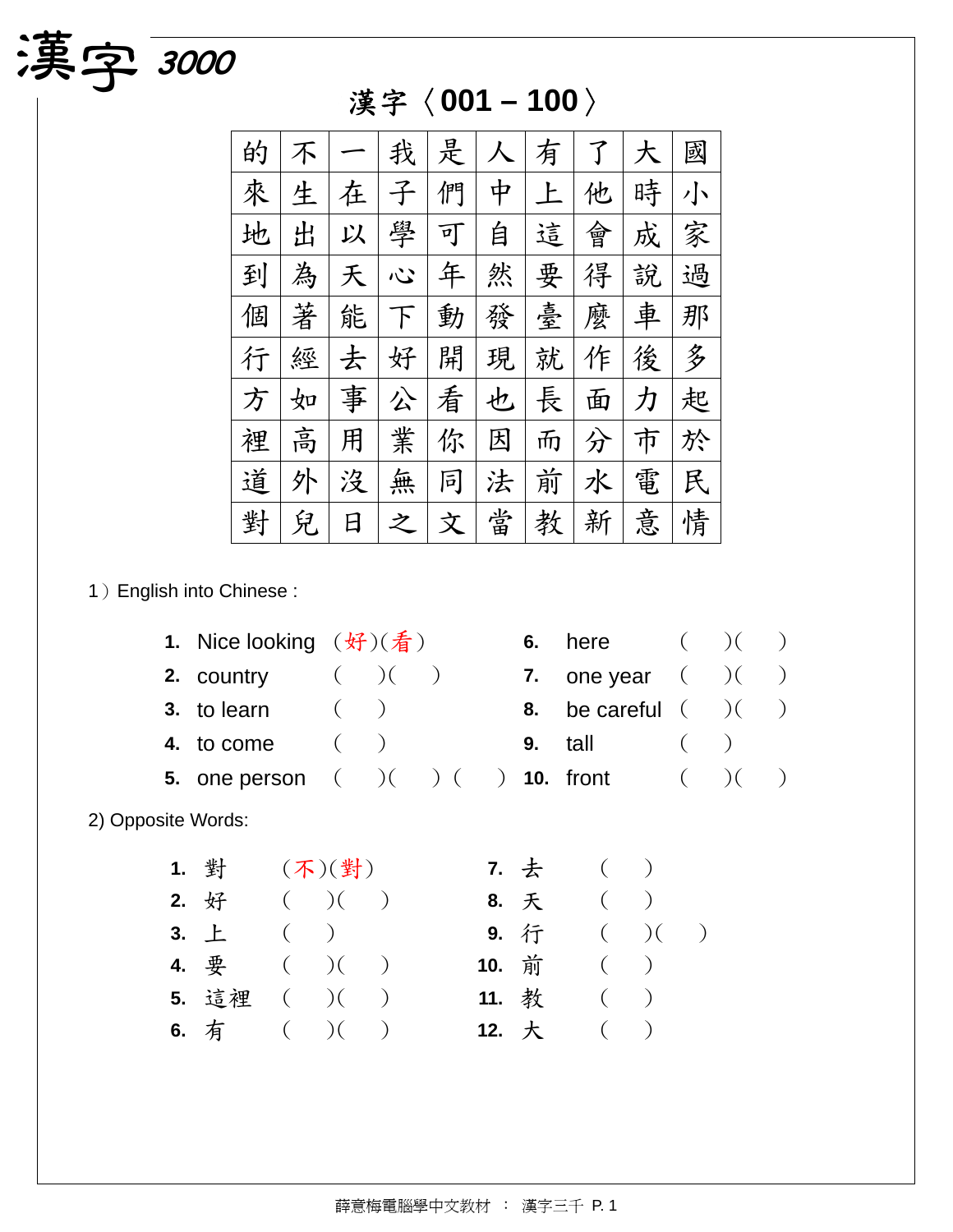## 演字 3000

3) Simplified / Traditional Chinese:

|  | 1. 国 (國) | 7. 说 ( )           |  |
|--|----------|--------------------|--|
|  | 2. 时 ( ) | 8. 台 ( )           |  |
|  | 3. 车 ( ) | 9. 动 ( )           |  |
|  | 4. 为 ( ) | 10. $\#$ ( )       |  |
|  | 5. 对 ( ) | 11. $\uparrow$ ( ) |  |
|  | 6. 会 ( ) | 12. 过 ( )          |  |

4) Fill in the blank with the same vowels for each pair:

|  | 1. $(an)$ 現 / 然 |  | 7. ( ) 過 / 國  |
|--|-----------------|--|---------------|
|  | 2. ( ) 來 / 在    |  | 8. ( ) 到 / 好  |
|  | 3. ( ) 用 / 動    |  | 9. ( ) 當 / 方  |
|  | 4. ( ) 對 / 水    |  | 10. ( ) 高 / 道 |
|  | 5. ( ) 行 / 經    |  | 11. ( ) 公 / 同 |
|  | 6. ( ) 面 / 電    |  | 12. ( ) 新 / 心 |

5) Select the appropriate words below and fill in the blank:

| 出得天年然說也以學長好起自到要地心家過<br>成                                                    |                                                                                                                           |  |  |  |  |  |  |  |
|-----------------------------------------------------------------------------|---------------------------------------------------------------------------------------------------------------------------|--|--|--|--|--|--|--|
| 1 <sup>st</sup> tone<br>$2^{nd}$ tone<br>$3^{\text{rd}}$ tone<br>$4th$ tone | $(\frac{2}{3})()()()()()()$<br>$(\frac{4}{6})(\ )$ ( )( )( )<br>$(\mathcal{U})$ $($ $)($ $)($ $)($ $)$<br>(地)( )( )( )( ) |  |  |  |  |  |  |  |

6) Select the appropriate words with same radicals below and fill in the blank:

|                                                                   |  | 他因作情們這來過道國個心 |  |  |  |  |
|-------------------------------------------------------------------|--|--------------|--|--|--|--|
| 人 (來)( )( )( )( )                                                 |  |              |  |  |  |  |
|                                                                   |  |              |  |  |  |  |
| $\Box$ ( $\Box$ )()                                               |  |              |  |  |  |  |
| i (過)( )( )                                                       |  |              |  |  |  |  |
| $\mathcal{C}$ $(\mathcal{C}^{\bullet})$ $(\mathcal{C}^{\bullet})$ |  |              |  |  |  |  |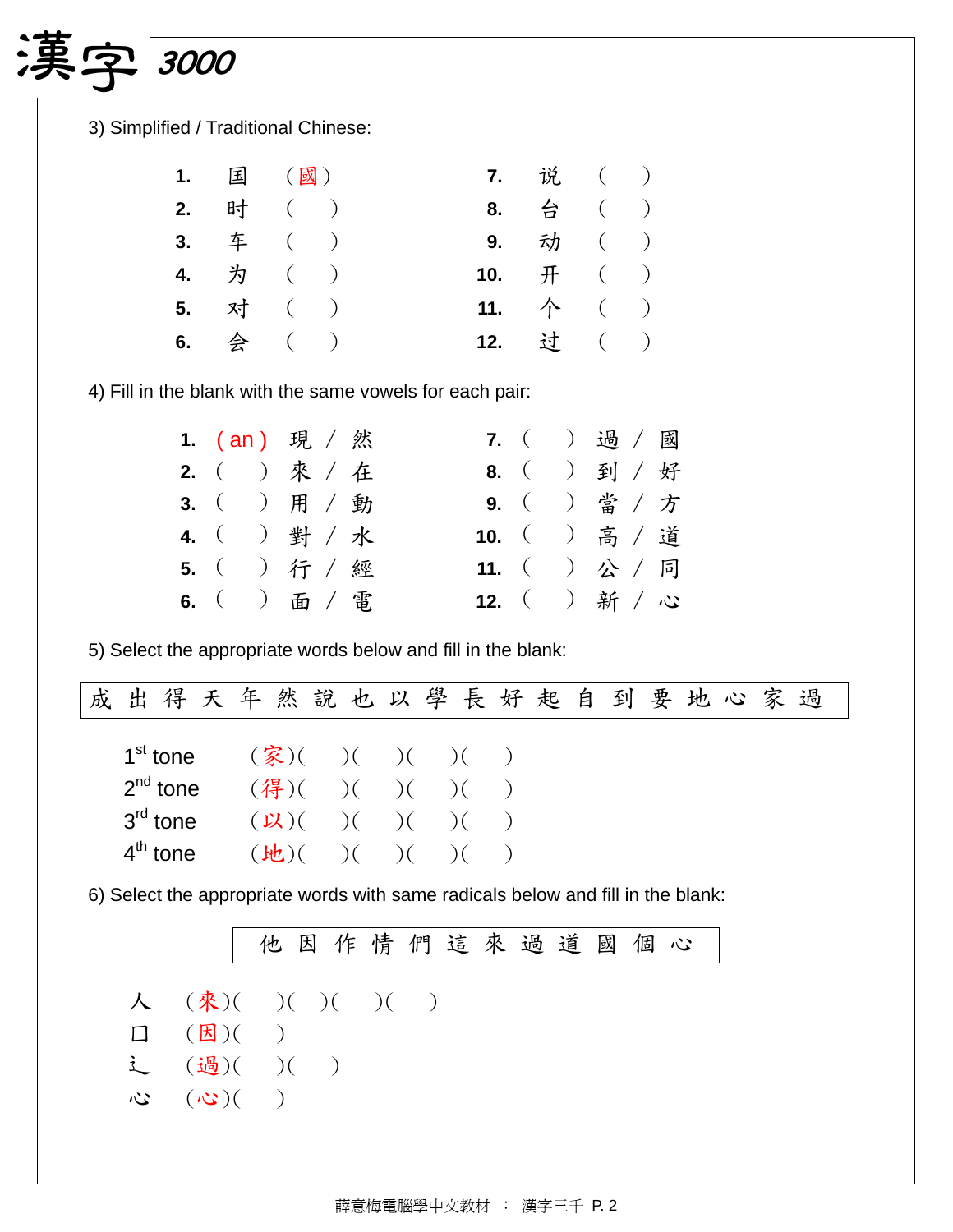## ႔ф **<sup>3000</sup>**

7) Circle the words from the table on the right and fill in the blanks:

**1.** possible (可)(能) **2.** divide  $($   $)$   $($   $)$ **3.** adult  $($   $)$   $($   $)$ **4.** sorry ( )( )( ) **5.** business ( )( ) **6.** elementary school student  $($   $)$  $($   $)$  $($   $)$ <br>**7.** thought  $($   $)$  $($   $)$ **7.** thought ( )( **8.** of course ( )( ) **9.** afterwards ( )( ) **10.** come out  $($   $)$   $($   $)$ **11.** may, can  $($   $)$   $($   $)$ **12.** give birth  $($   $)$   $($   $)$ 8) Translations: **1.** He is a university student. **2.** We will go together. **3.** The car cannot start. **4.** I cannot see. **5.** This is new. **6.** This is my Chinese homework. **7.** Where are you going? **8.** I will see you after an hour.

| $\tilde{p}_j$ | 以 | 當 | 然 |   |
|---------------|---|---|---|---|
| 能             | 為 | 對 | 後 | 學 |
| 分             | 開 | 个 | 出 | 生 |
|               |   | 起 | 來 | 意 |

|  | 他是( )( )( )。    |  |     |  |
|--|-----------------|--|-----|--|
|  | 我們( )( )去。      |  |     |  |
|  | 車子( )( )不了。     |  |     |  |
|  | 我看不( )。         |  |     |  |
|  | 這是( )( )。       |  |     |  |
|  | 這是我的中文()()。     |  |     |  |
|  | 你( )到哪裡去?       |  |     |  |
|  | 一( )( )以後我會來看你。 |  |     |  |
|  | ( )( )没有人。      |  |     |  |
|  | 我( )( )他不會來。    |  |     |  |
|  | 我去上學會( )( )他家。  |  |     |  |
|  | 他是我小學( )(       |  | ) ം |  |

**10.** I thought he won't come.

**9.** No one is outside.

- **11.** I will pass his home on my way to school.
- **12.** He is my classmate while in elementary school.